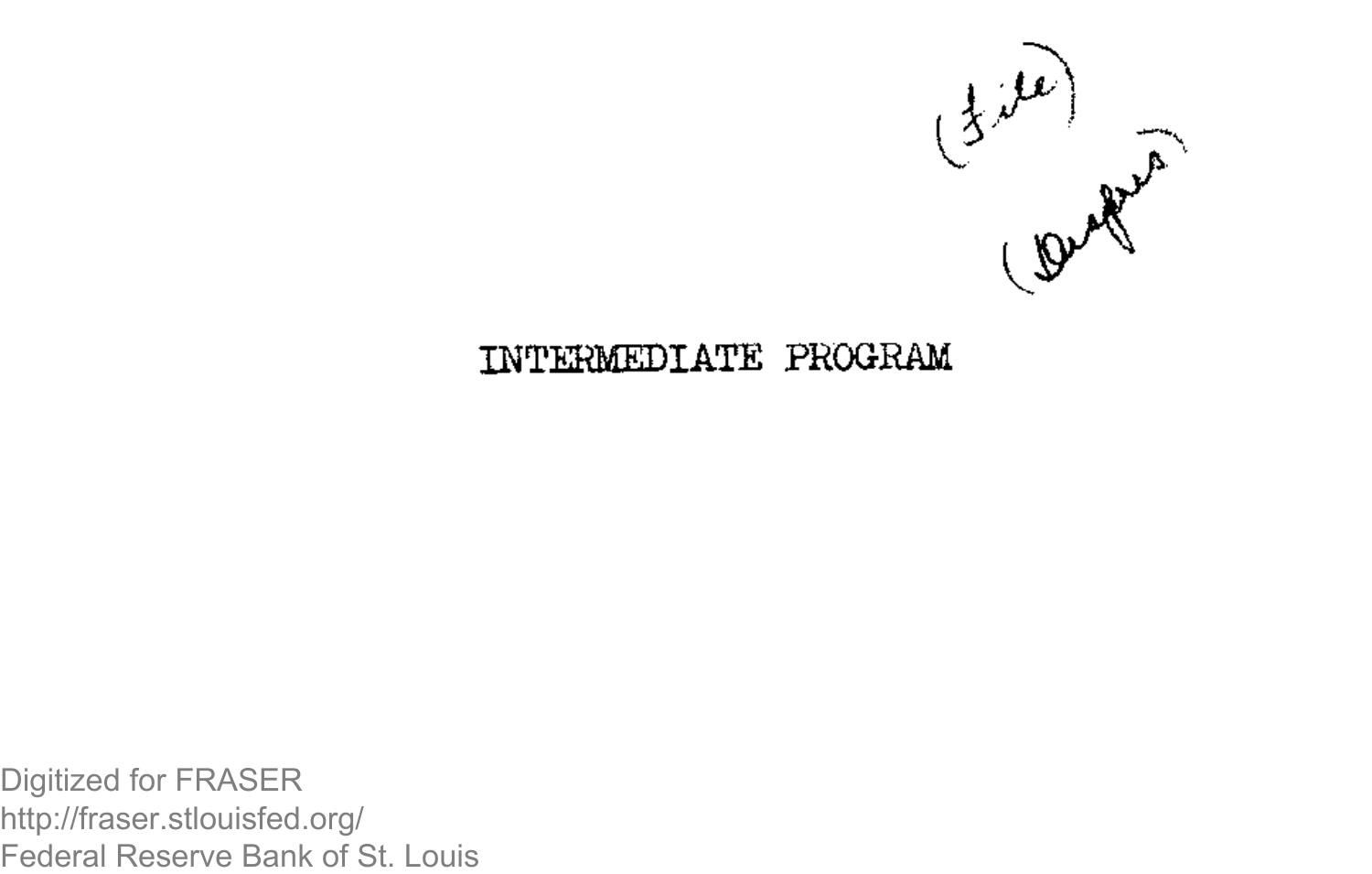## STATEMENT ON W.P.A. APPROPRIATION

#### 1. Present Business Position and Outlook

The Budget message was prepared at a time when business activity was establishing a new high record. The message emphasized strongly that many of the expenditure estimates were based on an expectation of continued high business activity, and that if this expectation did not materialize, it might be essential to reconsider the recommendations.

The expectation of continued high business activity has definitely failed to materialize. Industrial production, after advancing sharply from 103 ia August to a peak of 128 in December, has already returned to its prewar level, and this decline has involved a reduction in private employment of about 1,000,000.

The downward movement, though it has slackened somewhat during recent weeks, still continues and there is no clear indication that we are approaching bottom. At best, a further period of business hesitancy seems almost certain and the recovery thereafter modest and gradual. On the other hand, the weight of the evidence suggests that business may decline substantially further and that the upward movement may be deferred until the third quarter of 1940 or even later.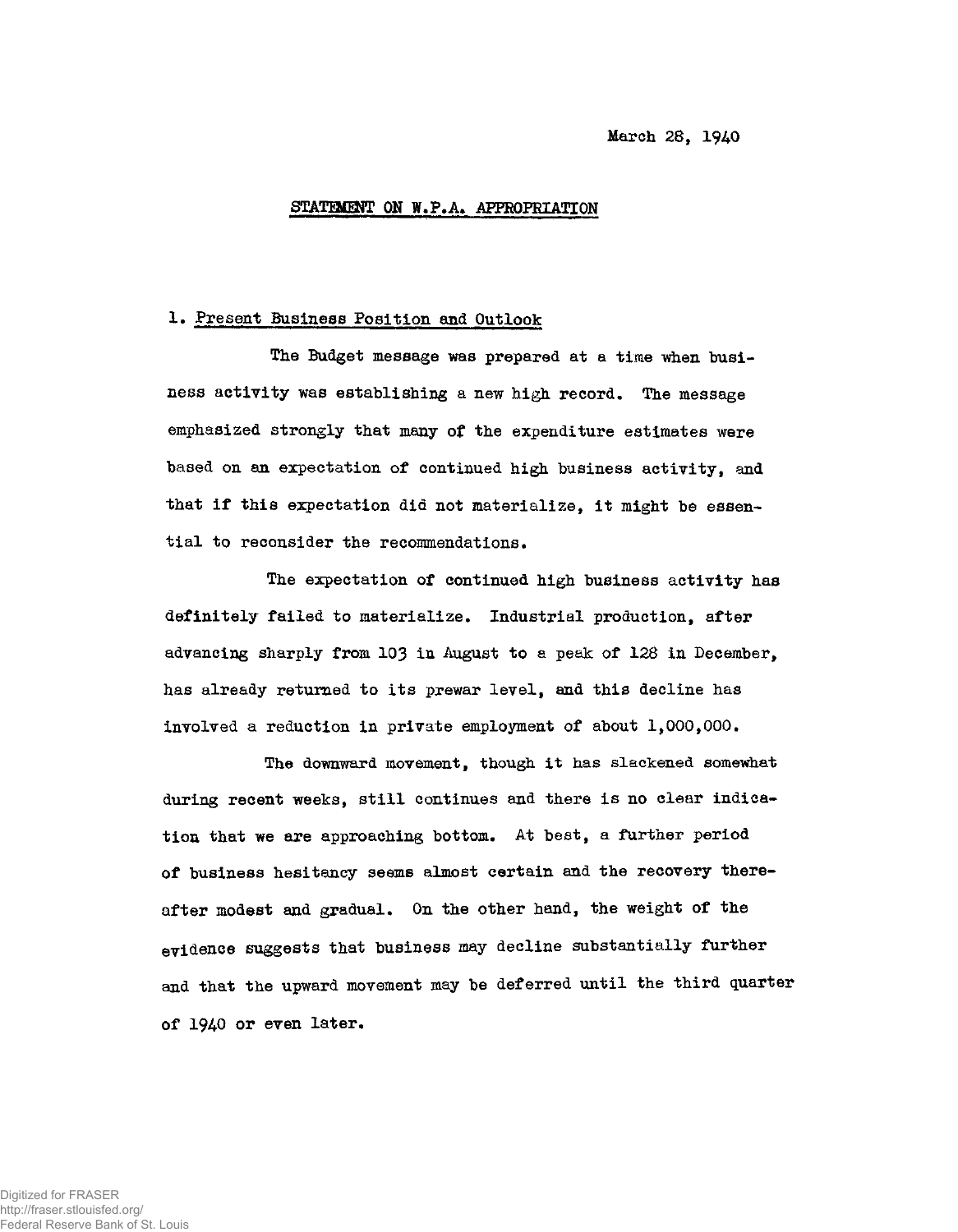For the calendar year 1940 the index of industrial activity can scarcely average higher than 110 as compared with 105 in 1939; this higher average level of activity, if realized, would increase private employment barely enough to offset the annual growth of 600,000 in available workers. At best, the volume of unemployment in 1940 will not be significantly below the 1939 average.

## 2. Present W.P.A. Program

The  $W.P.A.$  rolls, now at  $2,300,000$ , are 800,000 lower than in  $\mu$ ecember 1938, when the volume of business activity and employment were about the same as at present. The  $W_{\star}P_{\star}A_{\star}$  must lay off another 800,000 by  $\sqrt{u}$  une 30 to keep within the present appropriation. Under the original Budget recommendation of  $*1,000,000,000$ for the fiscal year 1941, the average level of W.P.A. employment in the coming fiscal year will be only 1,350,000 workers, and W.P.**a**. must cut its rolls below 1,000,000 in the autumn to keep within this average and leave some room to meet enlarged winter needs. Under the present program, therefore, the number of  $W.F.A.$  jobs in the autumn will be 1,400,000 less than at present and 2,200,000 less than in December 1938. The scheduled reduction from present levels will cut off the income of three million adults and over three million children.

Digitized for FRASER http://fraser.stlouisfed.org/ Federal Reserve Bank of St. Louis  $-2-$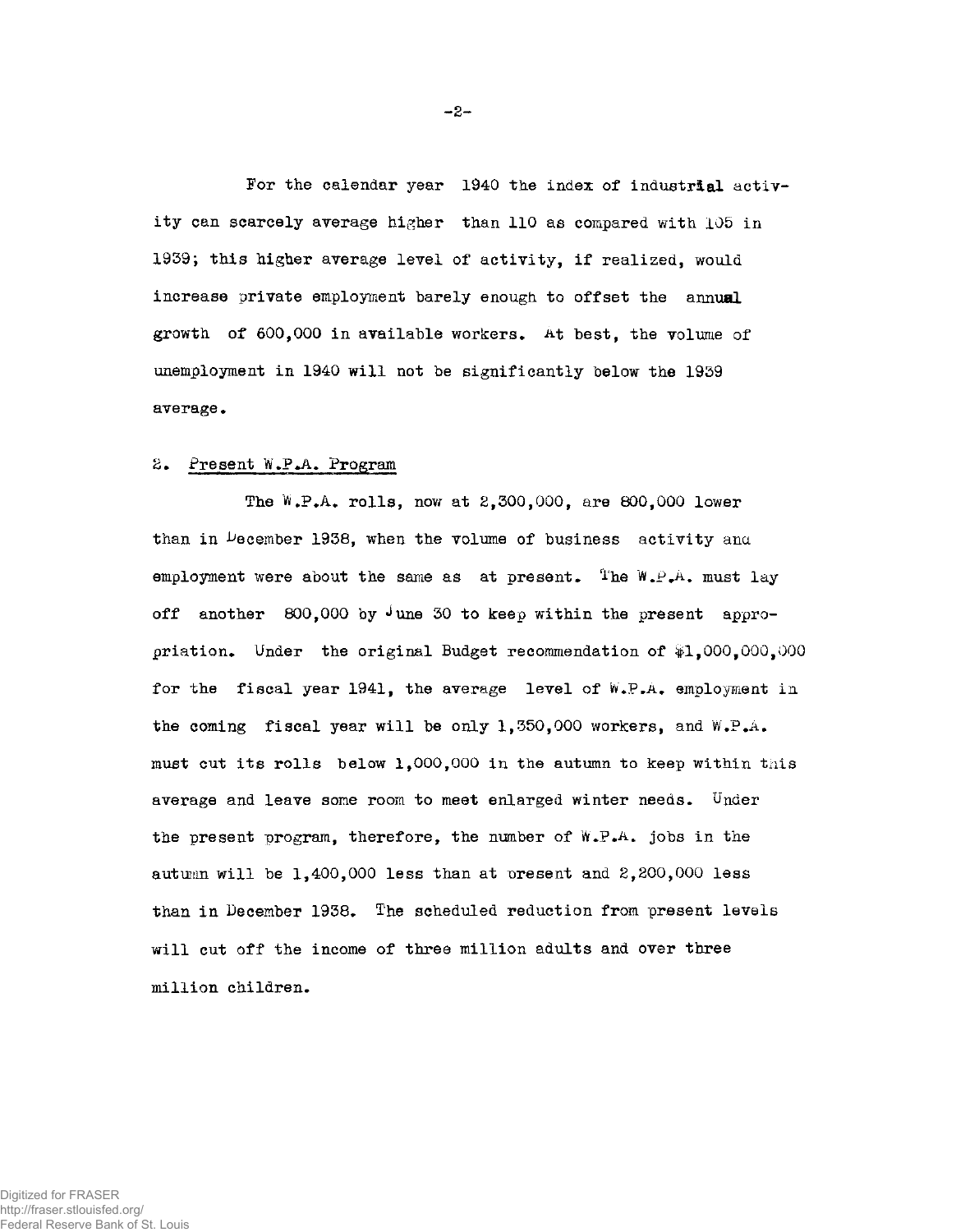# 3. Basis for Recommendations

A cut of 1,400,000 in W.P.A. rolls would have serious political and economic effects at any time. Superimposed upon the present sharp business decline, the results may be disastrous. From 1936 through 1939 the W.P.A. program provided employment for an average of 25 per cent of the unemployed; under the original recommendation for fiscal 1941 this figure will at best average only 15 per cent and will fall below 10 per cent in the autumn. The provision for relief employment is therefore extremely meager, judged by the standards of recent years. Quite apart from the principle of need, moreover, curtailment of relief employment, at a time when private employment is diminishing, accentuates the contraction in buying power and intensifies the cumulative forces of deflation. The least that prudence dictates is that the Government should not add to the already increasing number of jobless. It should take measures to check the decline. W.P.A. rolls should be increased over the next three months to  $2,750,000$  and held at that level until the current business decline is definitely reversed. This increase would offset about half of the decline in private employment which has already occurred. The remaining 500,000 thrown out of private jobs, plus the new workers coming on the labor market at the rate of 50,000 a month, would be added to the number without jobs of any sort.

**- 3 -**